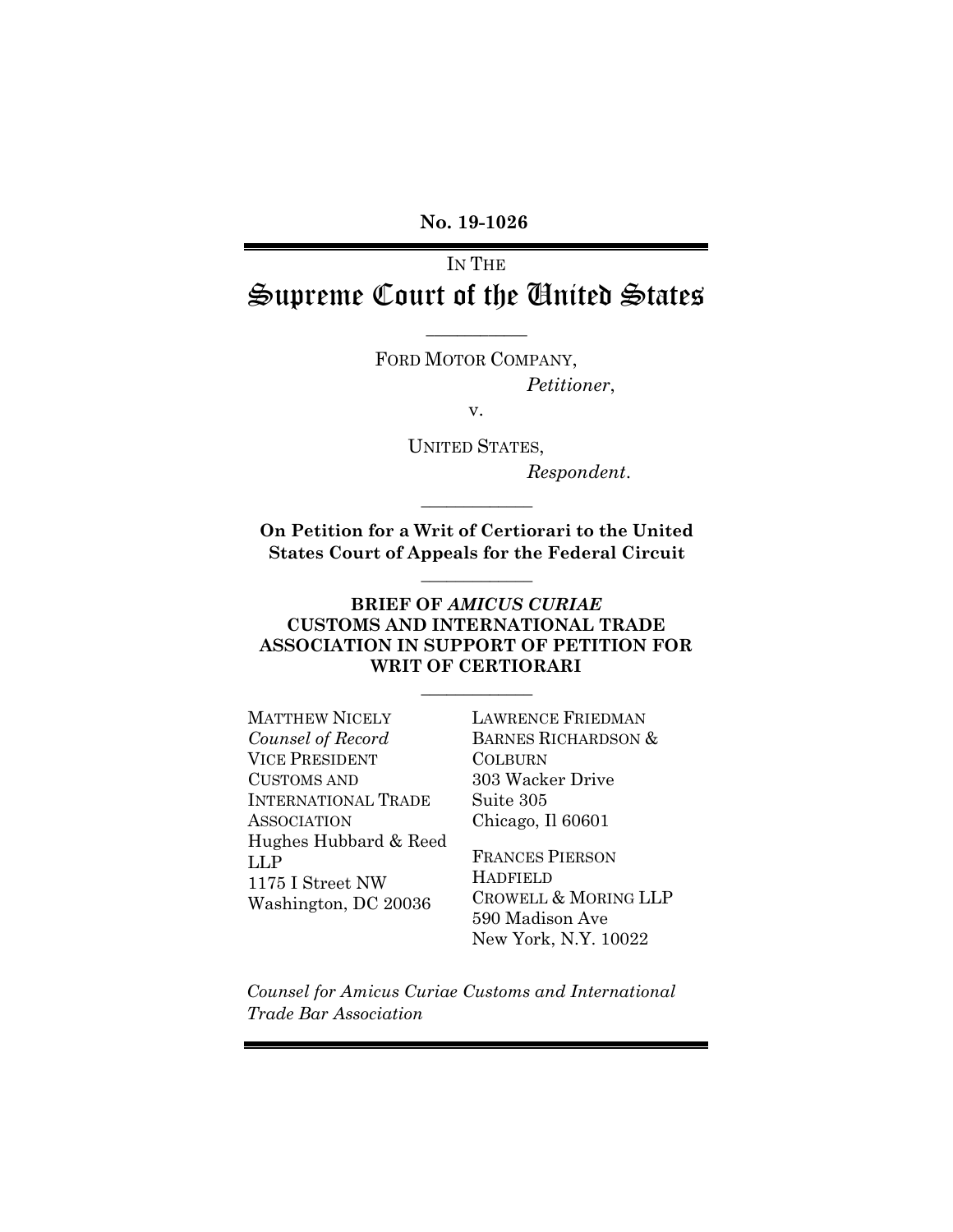# **TABLE OF CONTENTS**

|     | INTEREST OF AMICUS CURIAE  1                                                                                                                                          |  |
|-----|-----------------------------------------------------------------------------------------------------------------------------------------------------------------------|--|
|     |                                                                                                                                                                       |  |
|     | $\texttt{FACTUAL}\ \texttt{BACKGROUND}\ \dots\dots\dots\dots\dots\dots\dots\dots\dots\dots$ 3                                                                         |  |
|     |                                                                                                                                                                       |  |
|     |                                                                                                                                                                       |  |
| I.  | THIS COURT SHOULD GRANT<br>CERTIORARI TO CORRECT THE<br><b>CIRCUIT'S</b><br><b>FEDERAL</b><br>MISAPPLICATION<br>OF<br>WORTHINGTON V. ROBBINS,<br>AND UNITED STATES V. |  |
| II. | FORD'S PETITION PRESENTS A<br>QUESTION OF EXCEPTIONAL<br>IMPORTANCE TO THE                                                                                            |  |
|     |                                                                                                                                                                       |  |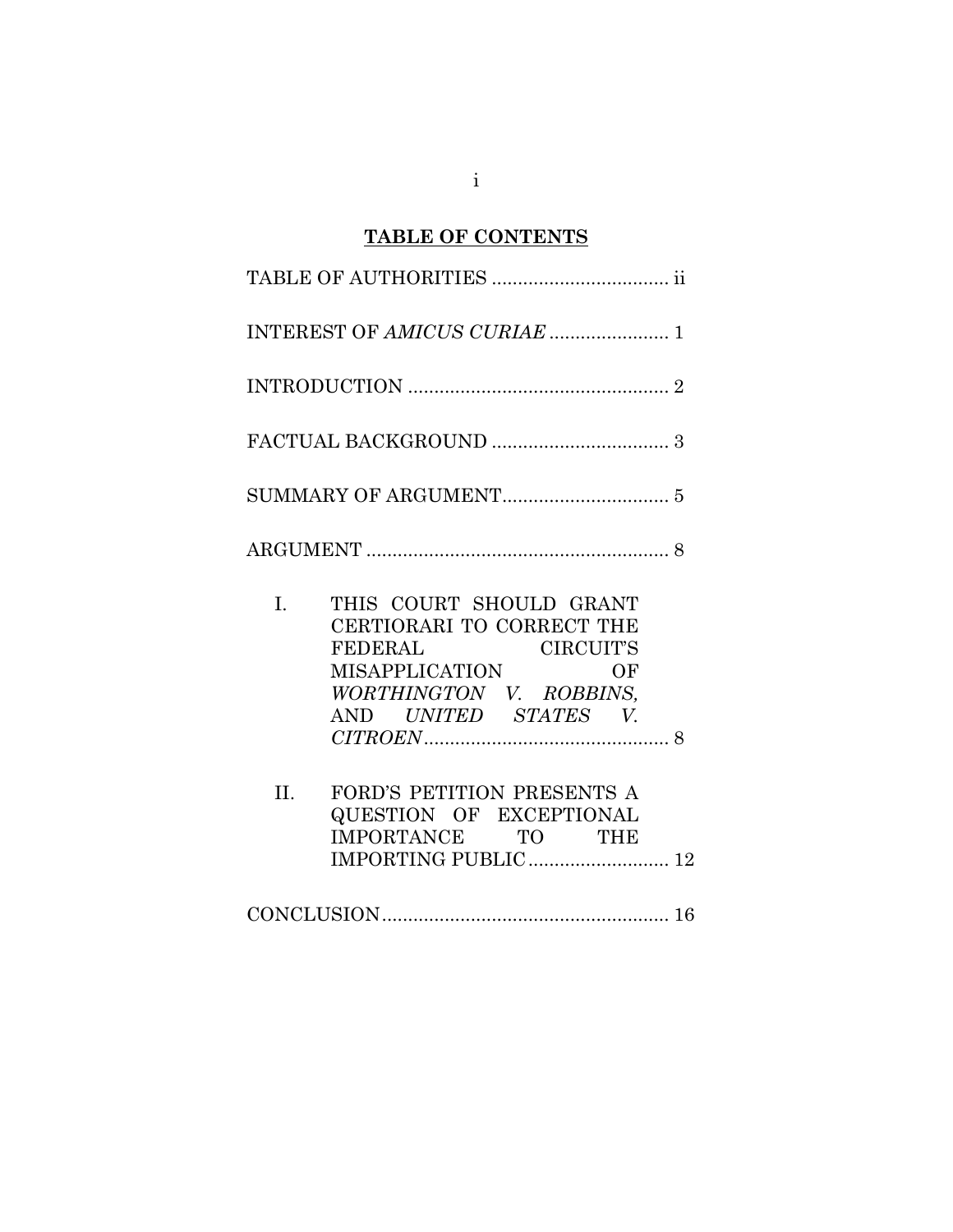# **TABLE OF AUTHORITIES**

# **Cases Page**

| Aromont USA Inc. v. United States,                        |
|-----------------------------------------------------------|
| Camelbak v. United States,                                |
| Dwight v. Meritt,                                         |
| GRK Canada, Ltd. v. United States,                        |
| Marubeni Am. Corp. v.<br>United States,                   |
| Sullivan v. Stroop,                                       |
| United Sav. Ass'n v.<br>Timbers of Inwood Forest Assocs., |
| United States v. Citroen,                                 |
| Worthington v. Robbins,                                   |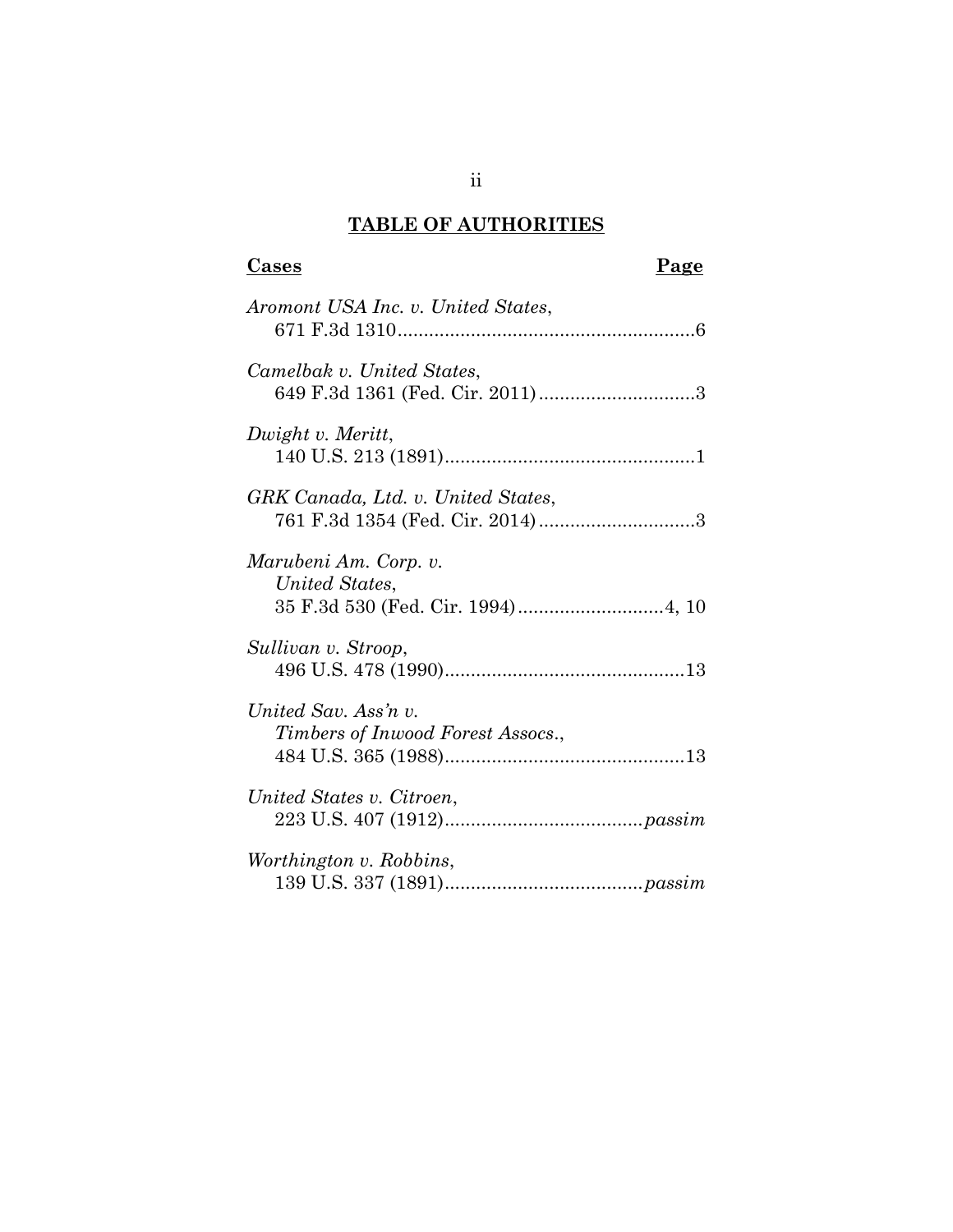# **Constitutional Provisions and Statutes**

| Proclamation No. 3564, 28 Fed. Reg. |  |
|-------------------------------------|--|

# **Other Authorities**

| Matthew Dolan, To Outfox the Chicken    |  |
|-----------------------------------------|--|
| Tax, Ford Strips Its Own Vans, Wall St. |  |
|                                         |  |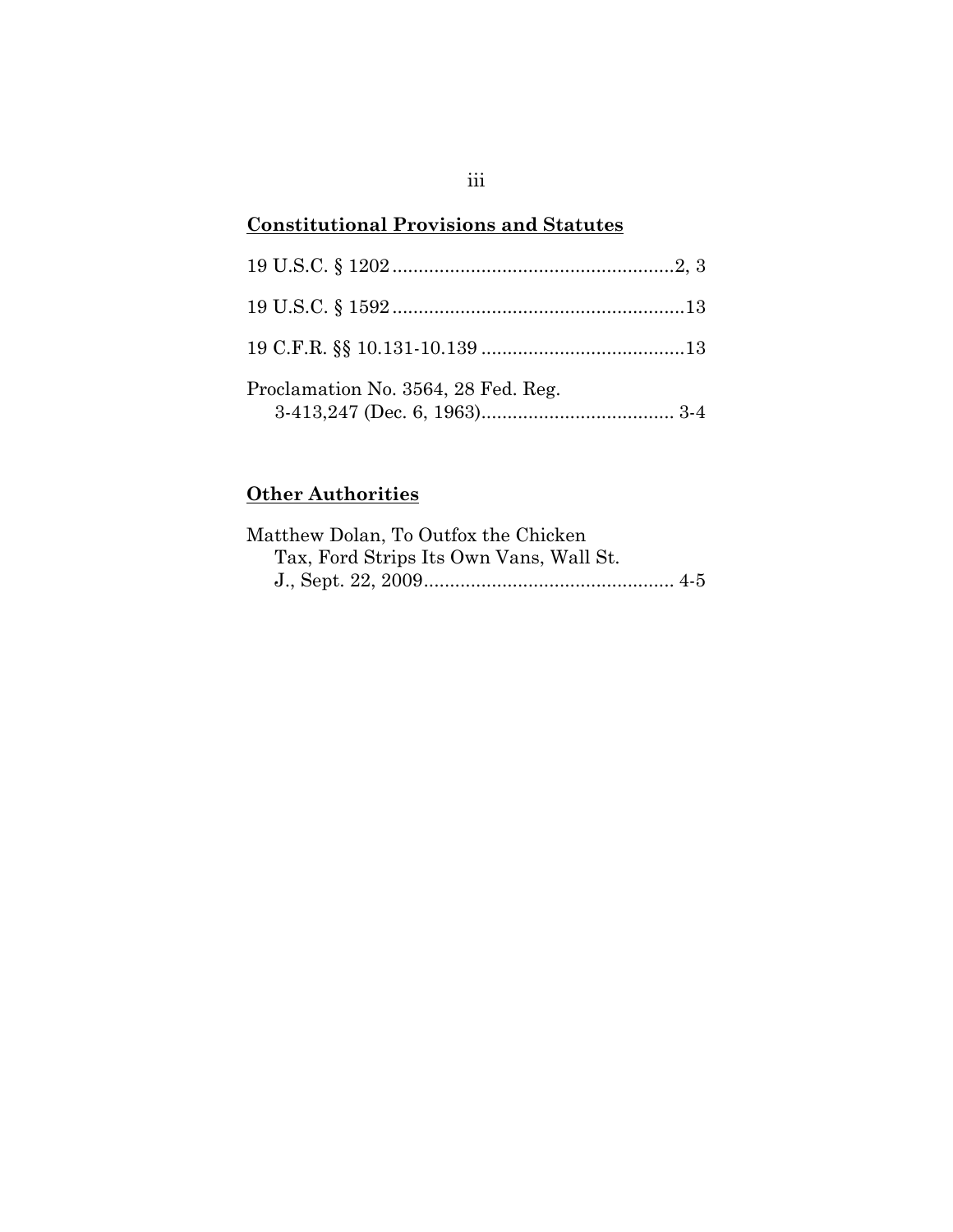#### **INTEREST OF** *AMICUS CURIAE***<sup>1</sup>**

The Customs and International Trade Bar Association (CITBA) was founded in 1917 and incorporated in 1926. Today, CITBA is an association of lawyers whose practices primarily involve international trade regulations and the judicial review of related agency decisions. CITBA's nearly 300 attorney members represent importers, international companies and customs brokers. CITBA, therefore, on behalf of its members, has a direct interest in the tariff classification of imported products.

CITBA agrees with Ford that *eo nomine* tariff classifications are to be applied to products in their condition at the time of importation without regard to subsequent modification or use. This was the Supreme Court's decision in *Worthington v. Robbins*, 139 U.S. 337 (1891) ("In order to produce uniformity in the imposition of duties, the dutiable classification of articles imported must be ascertained by an examination of the imported article itself, in the condition in which it is imported."); *See* also United *States v. Citroen*, 223 U.S. 407, 415 (1912); *Dwight v. Meritt*, 140 U.S. 213, 219 (1891).

<sup>1</sup> Timely notice of intent to file this brief was provided and all parties have consented to its filing. Pursuant to Supreme Court Rule 37.6, no part of this brief was authored by counsel for any party, and no person or entity has made a monetary contribution to its preparation or submission other than the *amicus curiae*, its members, or its counsel. Additionally, while CITBA includes U.S. Government lawyers, government attorneys did not participate in the decision to file or in the preparation of this brief.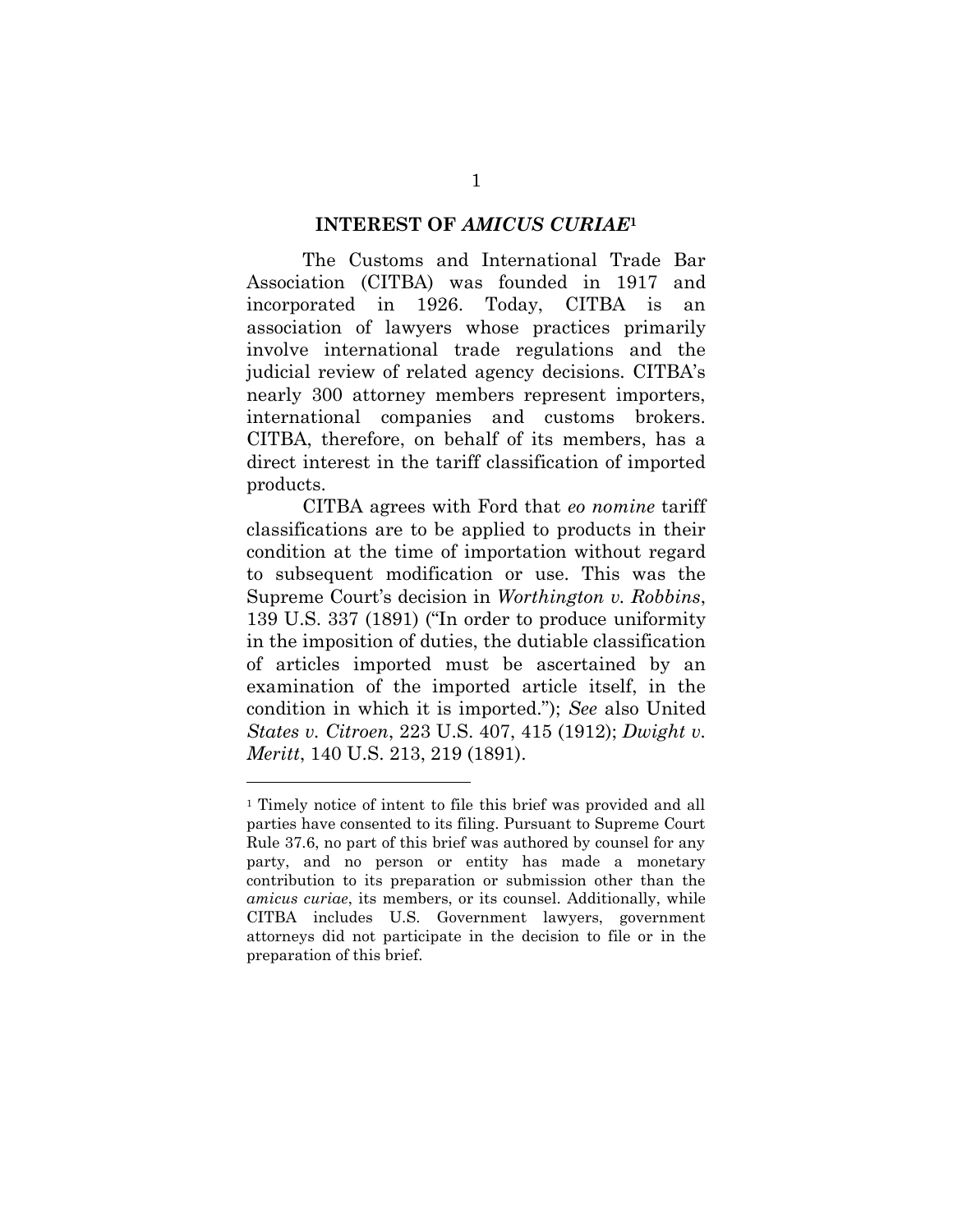CITBA has an important interest in ensuring that the HTSUS is properly interpreted and administered by U.S. Customs and Border Protection (CBP or Customs) and the trade courts in a manner that promotes both predictability and business certainty. The *Ford* decision and similar decisions from the Federal Circuit have empowered CBP to consider post-importation use of a product when applying *eo nomine* provisions of the Harmonized Tariff Schedule of the United States (HTSUS), 19 U.S.C. § 1202, at the time of importation.

The Federal Circuit's opinion regarding evidence of "use" in making tariff decisions under *eo nomine* provisions is directly contrary to Supreme Court precedent including *Worthington*, 139 U.S. at 337 and has broad reaching and negative consequences for the importing community. Consequently, the issue of the proper interpretation and application of the tariff statute warrants review by the Supreme Court.

#### **INTRODUCTION**

This Court has the opportunity to resolve a deeply concerning CBP practice: the postimportation examination of the use of an imported product to determine its classification. The appellate court's methodology in *Ford* conflates *eo nomine* and "use" classifications into a hybrid category that is facially inconsistent with the plain language of the statute and Supreme Court precedent including *Worthington*, 139 U.S. at 337 and *Citroen*, 223 U.S. at 407. While there have been several notable dissents by Federal Circuit judges regarding that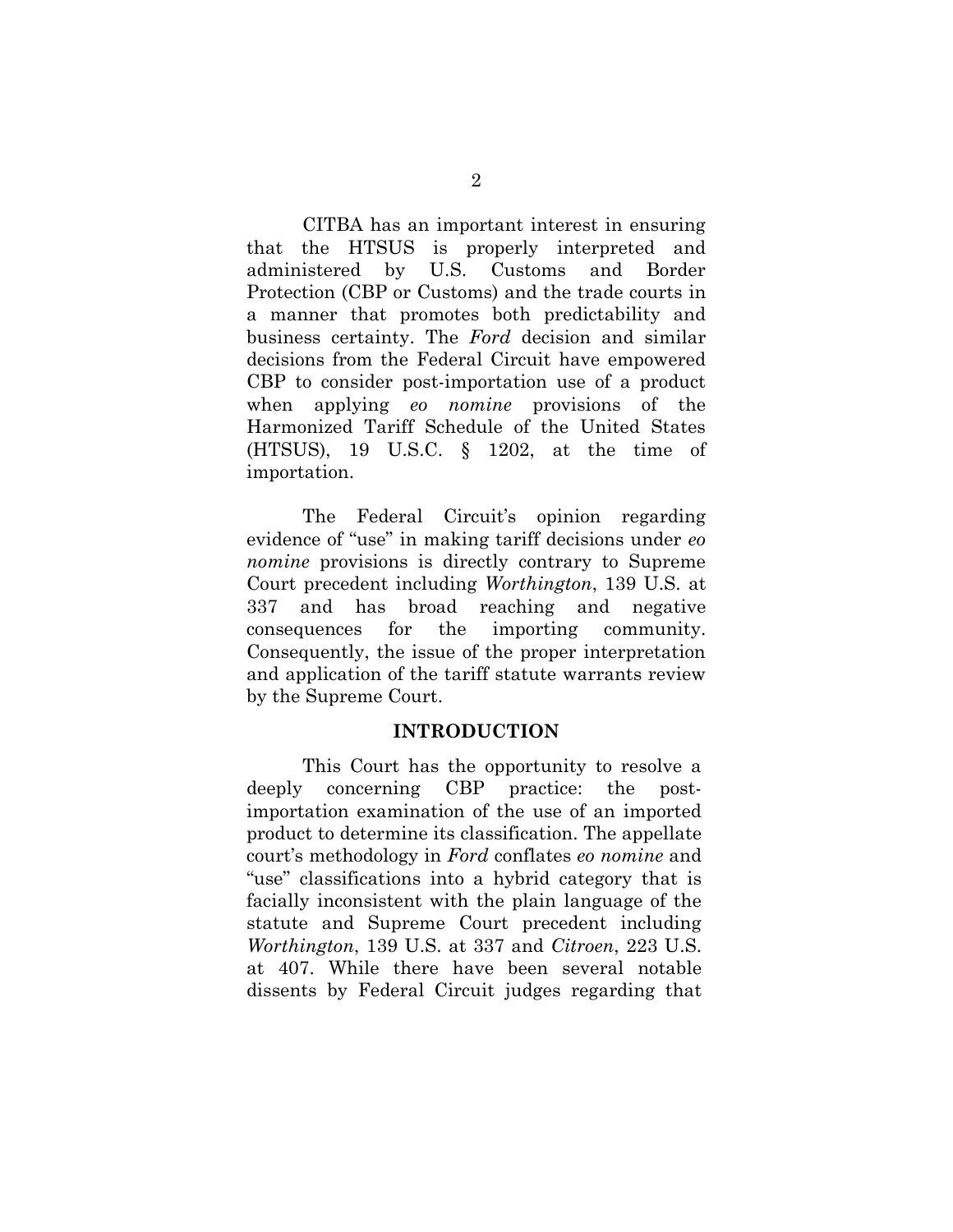court's consideration of evidence of "use" in the application of *eo nomine* provisions, the Federal Circuit's slow erosion of Supreme Court precedent has continued unchecked. *See, e.g.*, *GRK Canada, Ltd. v. United States*, 761 F.3d 1354 (Fed. Cir. 2014) (Judge Reyna dissenting); *Camelbak v. United States*, 649 F.3d 1361 (Fed. Cir. 2011) (Judge Bryson dissenting).

The *Ford Motor Company* decision is disturbing because it represents both a continuation and calcification of Federal Circuit case law that is contrary to the plain language of the HTSUS statute, 19 U.S.C. § 1202, and this court's precedent. The Heading at issue in this case facially demands a consideration of design characteristics. "Design*,*" of necessity, occurs *pre-importation*. Thus, the statute does not suggest that CBP or the courts consider post-importation use.

Unfortunately, under the *Ford* and *GRK* line of cases, tariff classification is increasingly unmoored from both the plain language of the statute and precedent. Instead, CBP has been permitted to conduct an open-ended search for evidence of postimportation use. This Court should grant certiorari to correct this disturbing trend, which creates great uncertainty for importers, and require the agency to hew once again to the statutory language.

## **FACTUAL BACKGROUND**

Petitioner's brief explains the United States' historical imposition of a 25% tariff on "motor vehicles for the transport of goods," HTSUS Heading 8704. *See* Proclamation No. 3564, 28 Fed. Reg.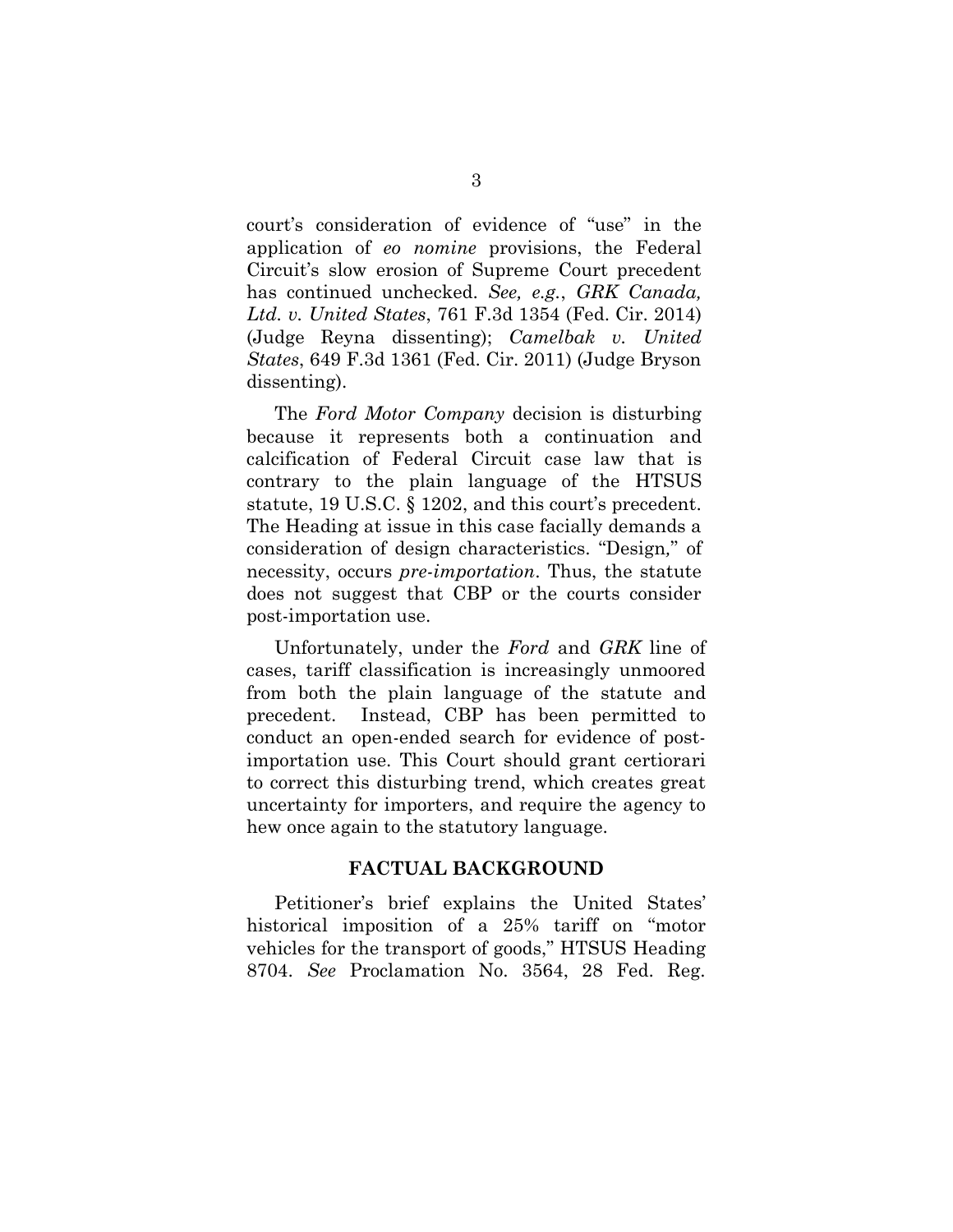13,247 (Dec. 6, 1963). Unlike the high duty rate on cargo vehicles, there is a 2.5% tariff on vehicles "principally designed for the transport of persons." Heading 8703, HTSUS. The Federal Circuit previously interpreted the difference between these two Headings in *Marubeni Am. Corp. v. United States*, 35 F.3d 530, 535 (Fed. Cir. 1994). It determined that design, as evidenced by physical characteristics, and not use, was the key element to vehicle classification.

Petitioner contests whether HTSUS Headings 8703 (passenger vehicles) or 8704 (cargo vehicles) applies to its Transit Connect vehicle, a small van that Ford manufactured in Turkey. Ford sells versions of the Transit Connect in both passenger and cargo configurations. Because of the higher tariff on cargo vehicles, Ford decided to design and import *all* Transit Connects as passenger vehicles and, after importation, convert some for cargo use. The practice of designing a product for tariff and import purposes is known as tariff engineering. At the time of importation, the Transit Connects were tariff engineered (*i.e.,* "designed") to be passenger vehicles meeting all passenger car standards and tariff design criteria. These vehicles then went through post-importation processing at the Ports of importation.

Ford did not hide its intentions. Indeed, Ford publically discussed its tariff engineered design and the post-importation conversion process of the Transit Connect from a passenger vehicle to a cargo vehicle. See Matthew Dolan, To Outfox the Chicken Tax, Ford Strips Its Own Vans, Wall St. J., Sept. 22, 2009, *available at* https://www.wsj.com/articles/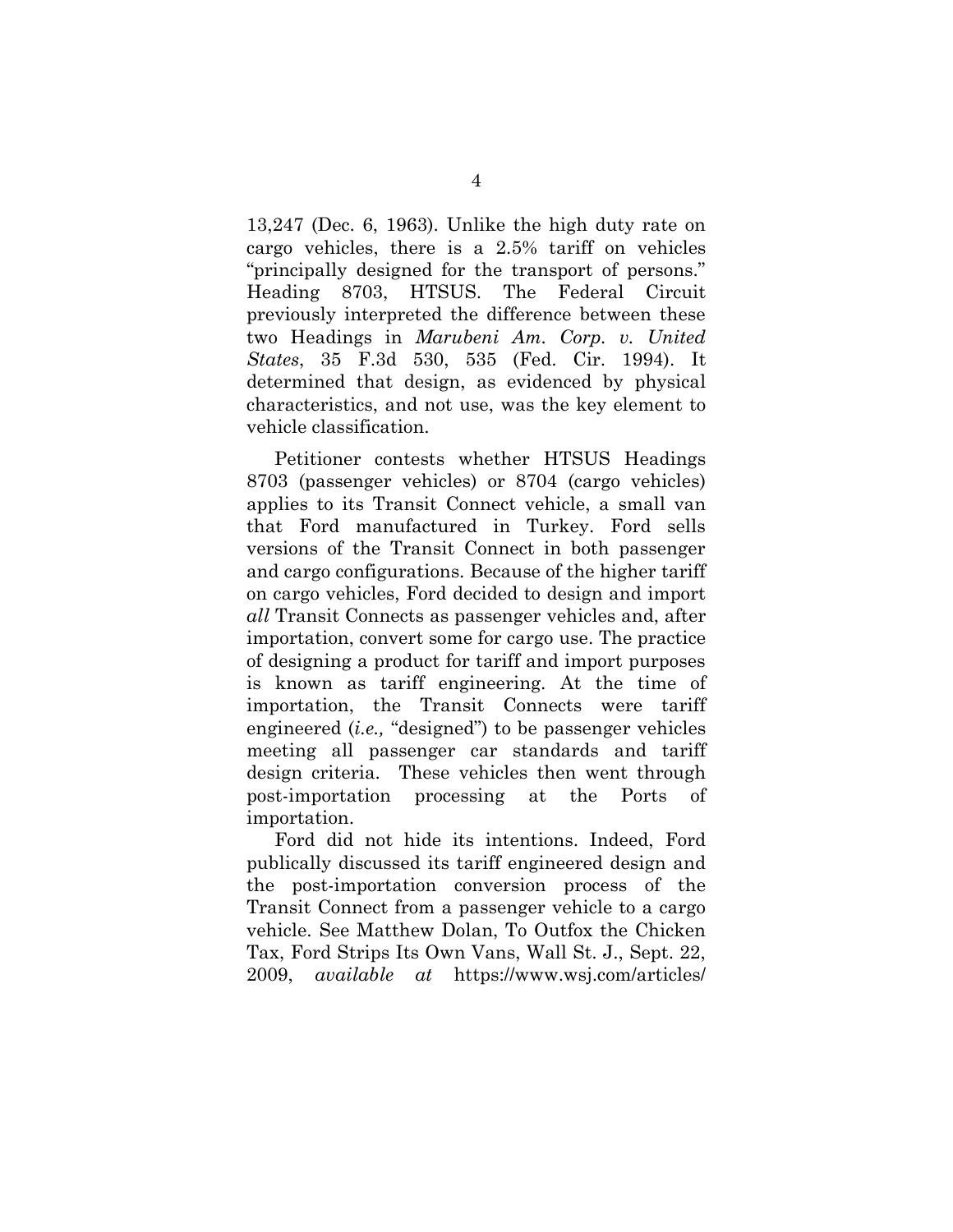SB125357990638429655 (updated Sept. 23, 2009).

In December 2011, CBP inspected postimportation and post-conversion Transit Connects at the Port. Thereafter, in 2013, CBP ruled that Transit Connects must be classified under Heading 8704 as cargo vehicles. *See* HQ H220856 (Jan. 30, 2013). Ford protested the ruling, and after the protest was denied, challenged the classification in the U.S. Court of International Trade (CIT). The lower court found in Ford's favor, but the Federal Circuit reversed that decision.

#### **SUMMARY OF ARGUMENT**

This Court should grant Ford's petition for certiorari because it is contrary to over 100 years of Supreme Court precedent, other Federal Circuit decisions and the plain terms of the statute. There are several reasons that the Federal Circuit's decision in *Ford* warrants consideration and correction by the Court.

First, the Federal Circuit misinterpreted the statute (*i.e.*, the HTSUS). The HTSUS contains two types of tariff classification statutory provisions—*eo nomine* and "use"—which have been interpreted as two distinct categories by the Supreme Court and Federal Circuit for over 100 years.

*Eo nomine* provisions describe a product by name, not by use. For example HTSUS Heading 7101 provides for "pearls," and if a product is a "pearl' at the time of importation, then it is classified under Heading 7101 regardless of how it is used after importation. *See Citroen*, 223 U.S. 407 (1912).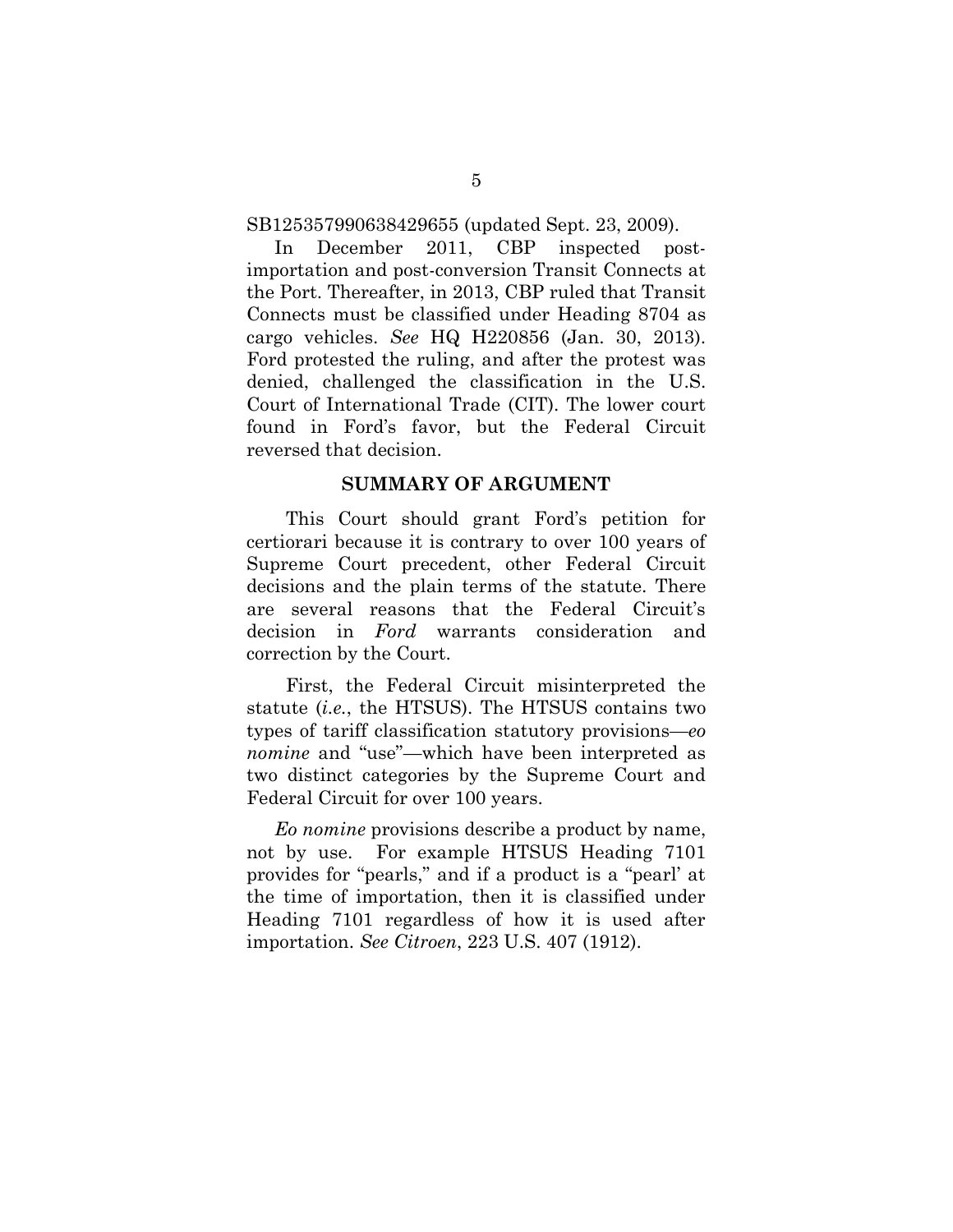"Use" provisions are divided into two sub-categories: "actual use" and "principal use" provisions. Under "actual use" provisions imported goods are classified according to the actual use to which the good is put in the United States if the use is intended at the time of importation, the goods are so used, and proof of actual use is furnished within 3 years after the date the goods are entered. *Aromont USA Inc. v. United States*, 671 F.3d 1310, 1363; 19 C.F.R. §§ 10.131-10.139; HTSUS, Additional U.S. Rule of Interpretation (ARI) 1(b). "Principal use" provisions require that the good be classified thereunder if the good is of the same class or kind of merchandise for which the most common use in the United States is identified in the Heading at the time of importation. ARI 1(c).

The Federal Circuit, CIT and CBP all agreed that the statutory provision at issue, Heading 8703 ("motor cars and other motor vehicles principally designed for the transport of persons") is an *eo nomine* provision and not a "use" provision. However, the Federal Circuit interpreted Heading 8703 to "suggest" a use.

The court in *Ford* stated:

We conclude this appeal presents one of the very limited circumstances where the relevant heading, HTSUS Heading 8703, is an *eo nomine* provision for which consideration of use is appropriate because HTSUS Heading 8703 inherently suggests looking to intended use. *See Kahrs*, 713 F.3d at 646 ("Generally, we should not read a use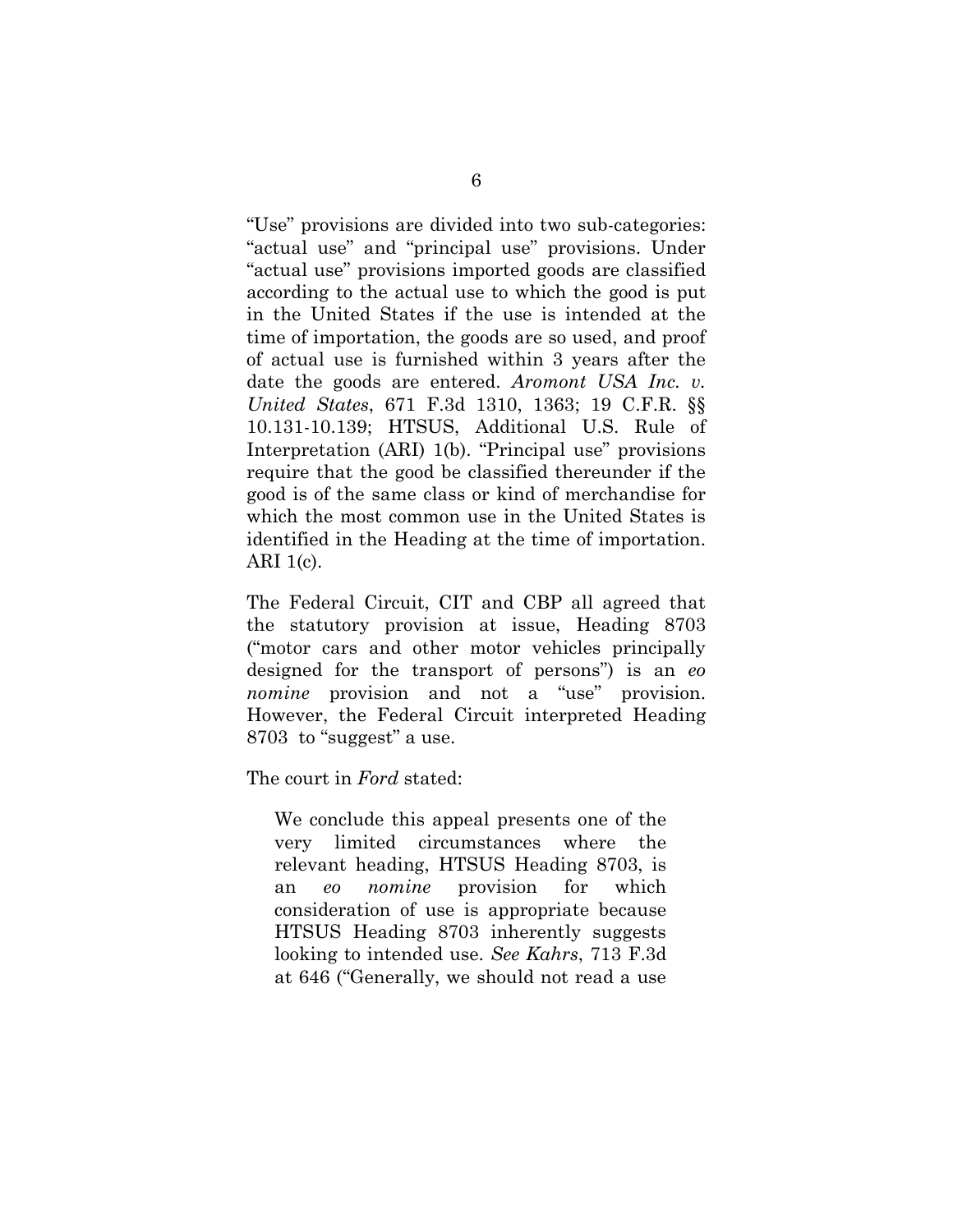limitation into an eo nomine provision unless the name itself inherently suggests a type of use.")

Now, must Customs look for evidence that an *eo nomine* "butter knife" of Heading 8215 was used after importation to spread butter, but not to cut a piece of bread? After all, the language of the Heading seems to "inherently suggest<sup>[]</sup> a type of use." What if there is evidence that a cake-server of Heading 8215 is commonly used to serve pie despite a clear common and commercial meaning of the term? The Federal Circuit's construction of an *eo nomine* provision to allow consideration of "use" has introduced uncertainty and unpredictability into the import process, and has improperly encouraged Customs to engage in post-importation factgathering or, more worrying, speculation as to use as part of the cargo clearance process.

The second major issue with the decision below – and the Federal Circuit decisions it extends – is that it misapplies Supreme Court precedent: *Worthington v. Robbins*, 139 U.S. 337 (1891) ("In order to produce uniformity in the imposition of duties, the dutiable classification of articles imported must be ascertained by an examination of the imported article itself, in the condition in which it is imported.") and *United States v. Citroen*, 223 U.S. 407 (1912) ("The statute has furnished the test, and we are not at liberty to make another.").

Until the Federal Circuit began to disregard it, this precedent provided certainty to the entire trade community. It also ensured uniformity in how CBP classifies products and assesses tariffs, because it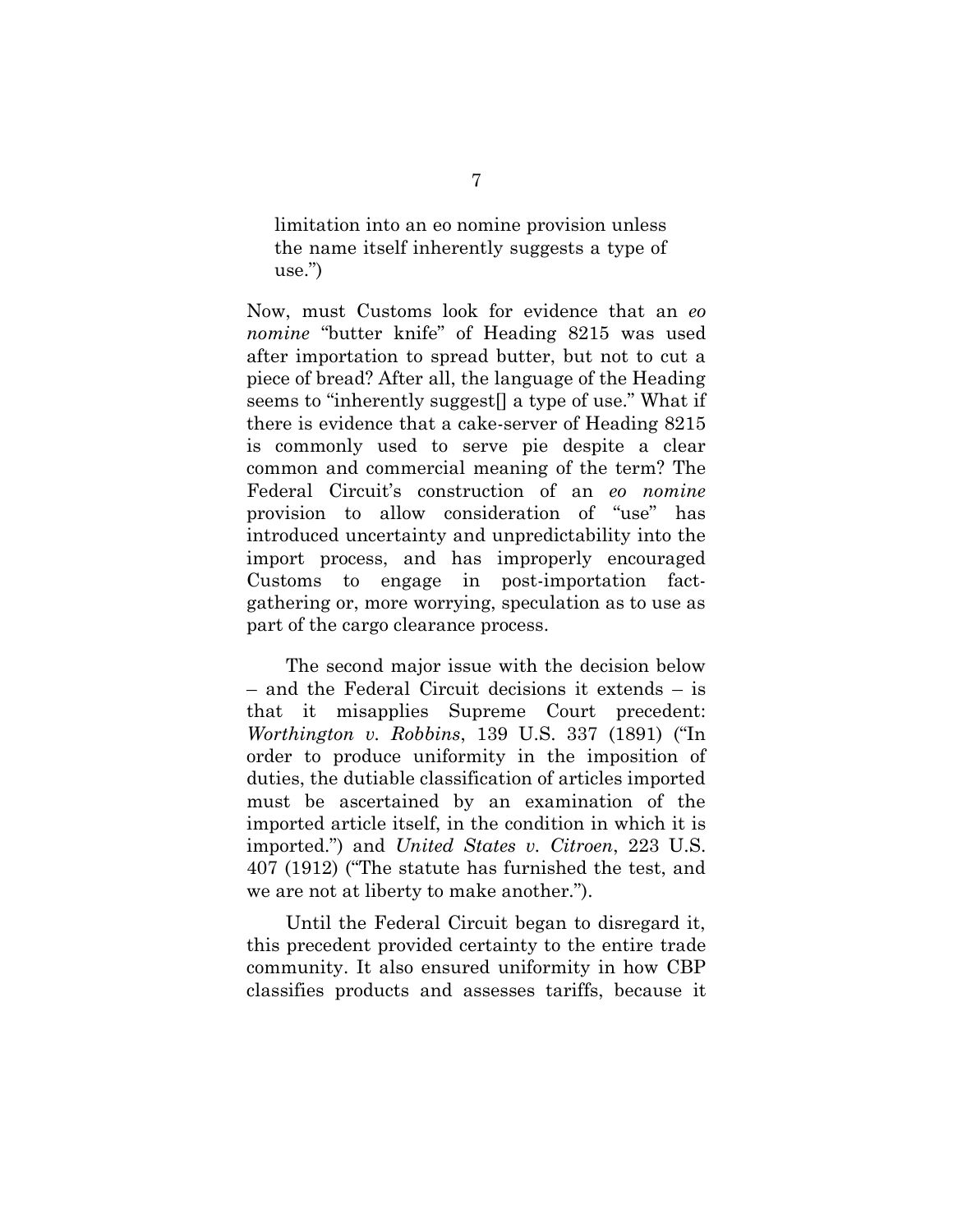requires an examination of the article itself at the time of importation, rather than speculation about future use of the product.

Finally, the legal questions presented by the petition have important practical consequences. There are dozens of *eo nomine* tariff provisions that are impacted by the Federal Circuit's failure to follow statutory requirements and Supreme Court precedent. If CBP is free to change the classification and tariff rates on imported products based on postimportation use, this will result in uncertainty and inconsistency and create significant economic harm for importers and consumers. By granting certiorari and holding that post-importation "use" may not be considered when applying the HTSUS's *eo nomine* provisions, this Court will end the Federal Circuit's troubling practice of disregarding the plain language of the statue and restore certainty and uniformity to the tariff classification regime.

#### **ARGUMENT**

## **I. THIS COURT SHOULD GRANT CERTIORARI TO CORRECT THE FEDERAL CIRCUIT'S MISAPPLICATION OF** *WORTHINGTON V. ROBBINS***, AND**  *UNITED STATES V. CITROEN***.**

CITBA urges the Court to grant certiorari to resolve the Federal Circuit's increasing flight from well-settled and longstanding Supreme Court precedent. Sometimes the words of the HTSUS statute have a plain and straightforward meaning (*e.g.,* Heading 9606, addressing "acrylic buttons"). In other cases, the Heading in the HTSUS must be interpreted (*e.g.*, "food preparations" as used in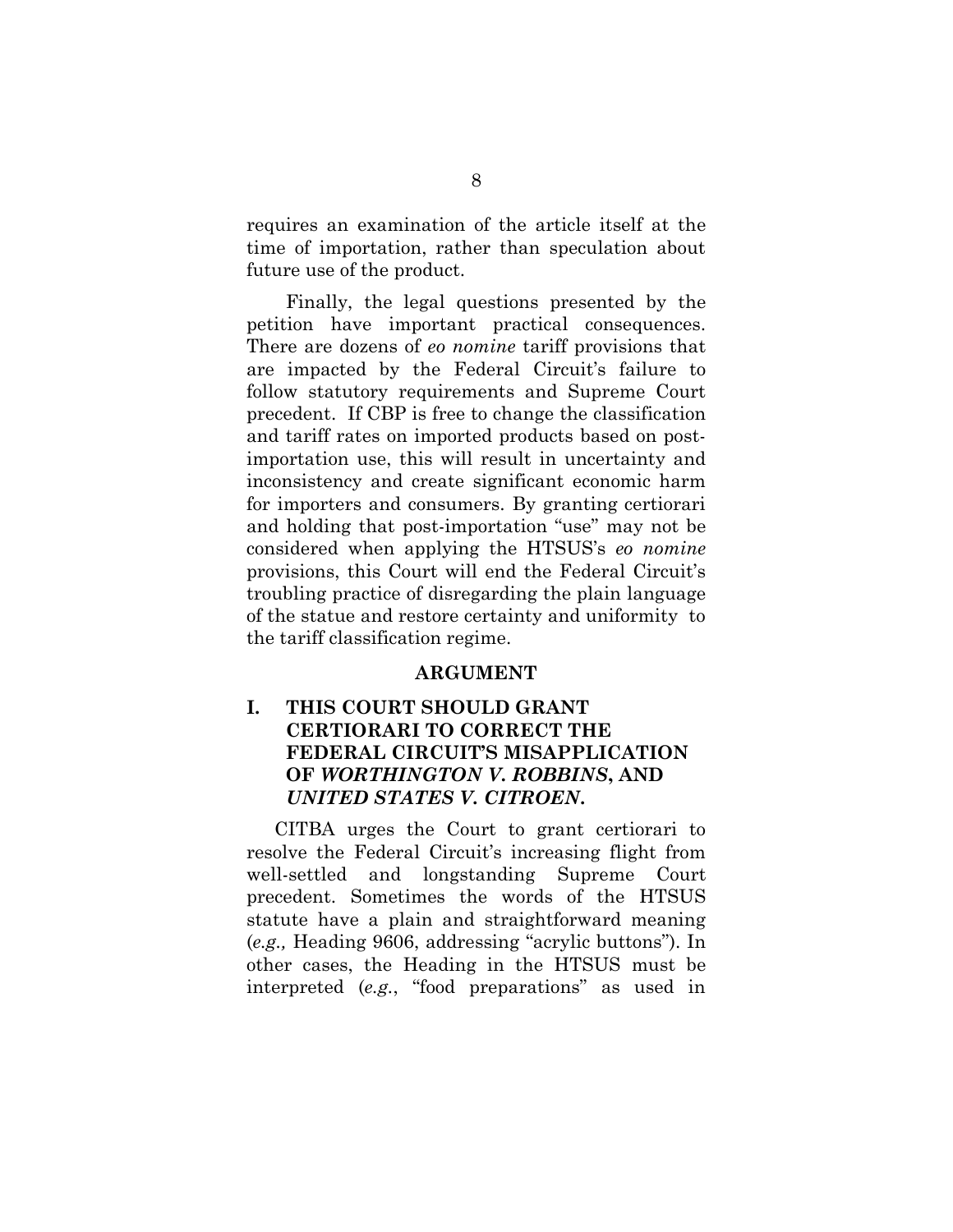Heading 1601). The question of what the article is or, in this case, what it is designed to be at the time of importation, has been resolved by Supreme Court precedent that has stood for over 100 years. *See Worthington*, 139 U.S. 337 (1891); *Citroen*, 223 U.S. 407 (1912).

In *Worthington*, Customs argued that imported enamel was classifiable as "watch materials," because the product at issue was imported for use in making watch dials and was in fact so used. 139 U.S. at 338-39. The Supreme Court rejected that argument, holding that "in order to produce uniformity in the imposition of duties, the dutiable classification of articles imported must be ascertained by examination of the imported article itself in the condition in which it was imported," not on "what afterwards the importer did with it." *Id*. at 341. As imported, the product could be "used for various purposes." *Id.* at 338. Therefore, this Court held that it could not be classified as "watch materials." *Id.*

*Citroen* similarly followed the well-established condition-as-imported rule. *See* 223 U.S. 407 (1912). In *Citroen* a set of pearls had been strung in Europe as a necklace. Prior to arrival in the United States, the pearls were unstrung *solely to obtain a lower tariff* with the full intention of the importer to restring the pearls into a necklace after importation. *Citroen* held that an article "does not become dutiable under the [higher rate] because it has been manufactured or prepared for the express purpose of being imported at a lower rate," 223 U.S. at 415, or tariff engineered. After importation, the pearls in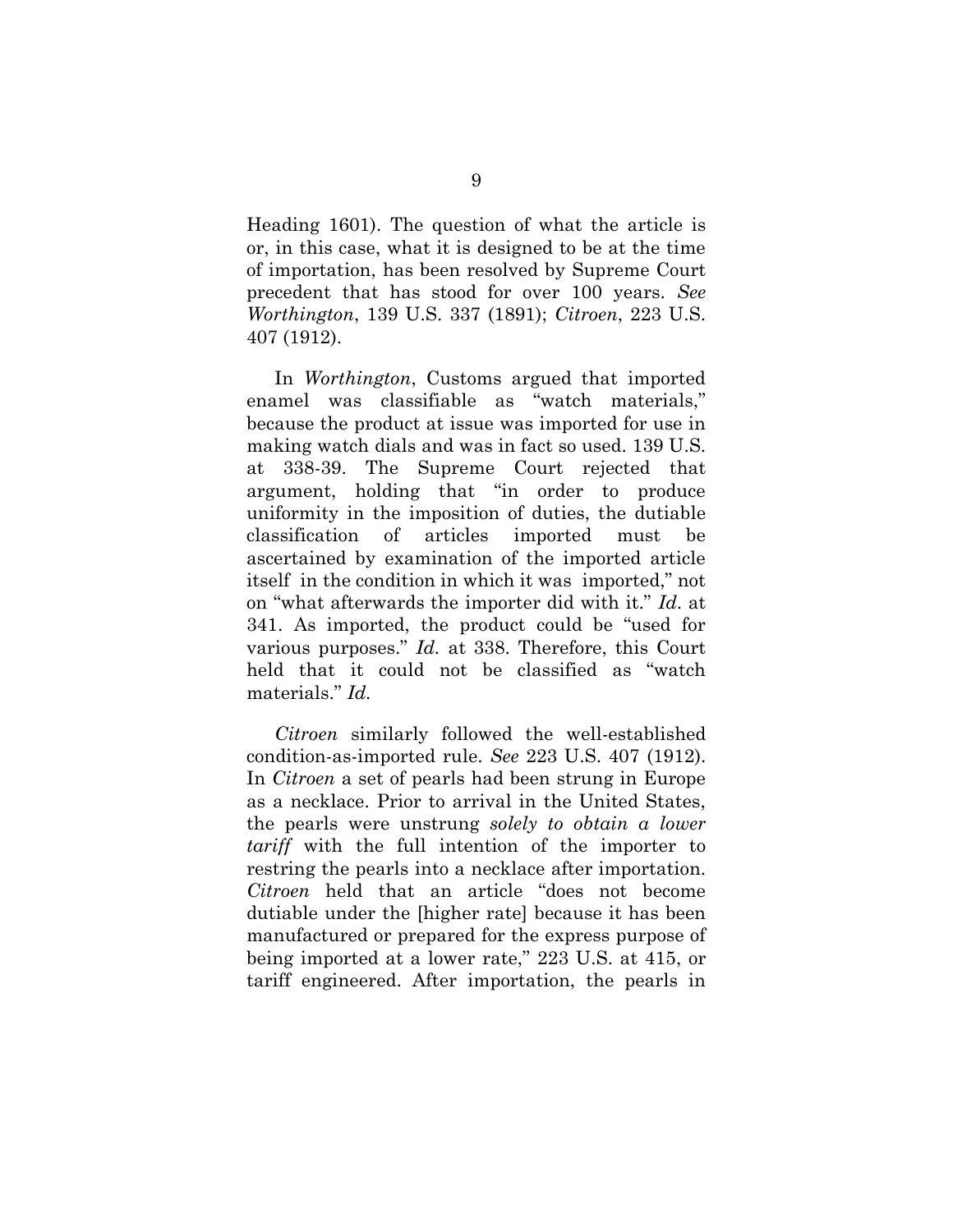*Citroen* were in fact restrung. *Id.* at 414-15. But this Court held that the pearls must be classified as "[p]earls … not set or strung," rather than "jewelry, and parts thereof." *Citroen* set the standard for classification, identifying the relevant question for Customs as: "Does the article, as imported, fall within the description sought to be applied," 223 U.S. at 415. This is necessary to provide the public with a "simple and workable" system that ensures "uniformity in the imposition of duties." *Id.* at 414- 15.

The decision below, classifying some of Ford's Transit Connect vans as cargo vans rather than passenger vans based on their intended use, is inconsistent with both of those precedents — as well as prior Federal Circuit decisions.

The Federal Circuit first identified what physical characteristics a motor vehicle must possess at the time of importation to be classified under the *eo nomine* provision Heading 8703 in *Marubeni Am. Corp.*, 35 F.3d at 532. In *Marubeni* the Federal Circuit properly construed Heading 8703 as an *eo nomine* provision requiring an examination of the article in its condition as imported, consistent with the statutory terms and Supreme Court precedent. Relying on *Marubeni*, Ford's Transit Connect was imported as a passenger vehicle, with the characteristics of a passenger vehicle including rear seats, rear seat belts, rear windows, and foot wells.

While Ford intended to convert, and did convert, the Transit Connect passenger vans into cargo vans after importation, that conversion had "no relation to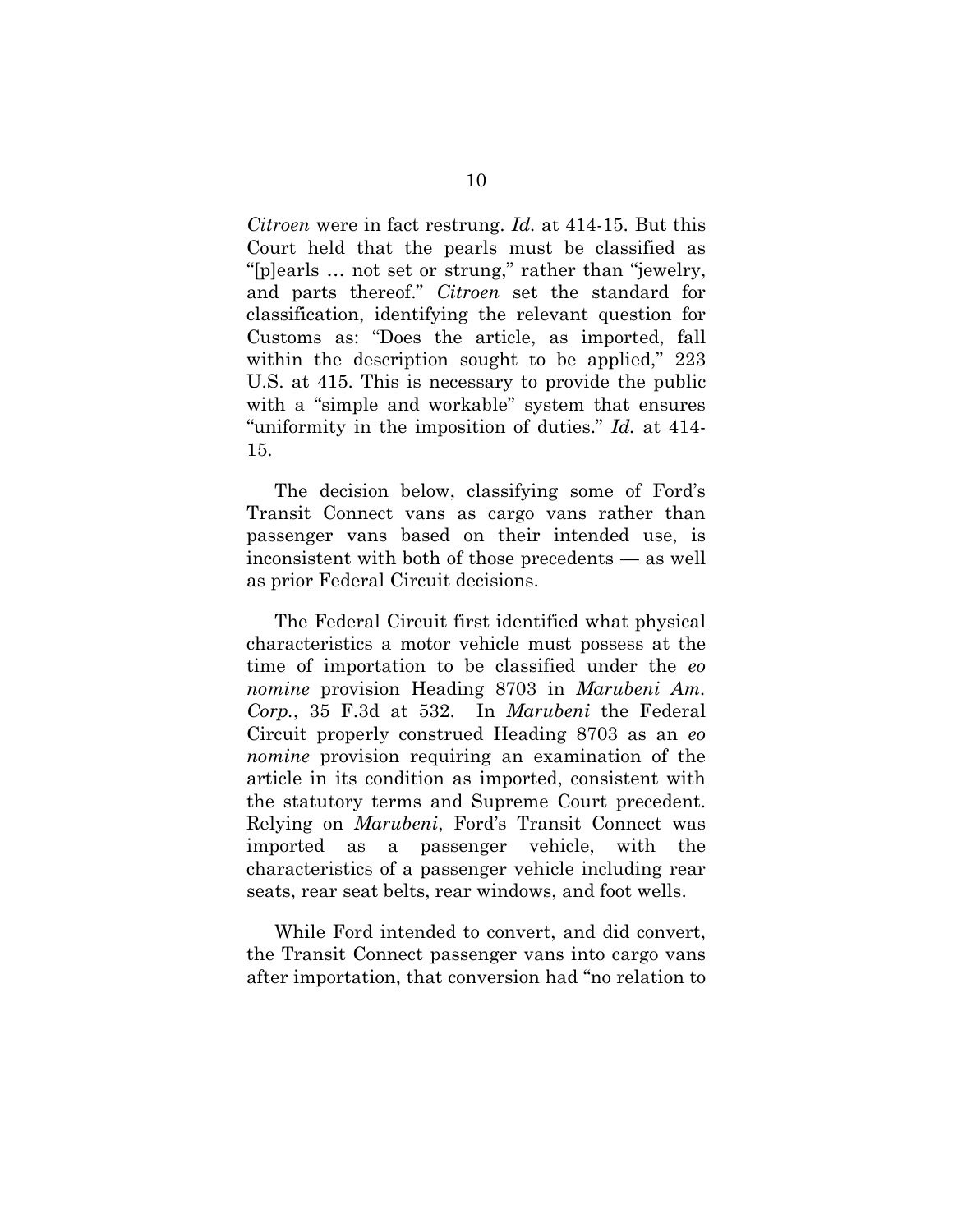the condition of the article as imported, but to what afterwards the importer did with it." *Worthington*, 139 U.S. at 341. The Federal Circuit's recent *Ford*  decision improperly elevates evidence of postimportation use and ignores the undisputed fact that at the time of importation the cars were passenger vehicles, contrary to the plain terms of the statute and this Court's decisions in *Citroen* and *Worthington*. The Federal Circuit has thereby continued to slowly erode precedent, including its own precedent, without explicitly overturning or challenging the holdings.

The *Ford* decision cannot be reconciled with this Court's precedent in *Worthington* and *Citroen*. As a result of that decision, an importer may now enter two products that have identical physical characteristics, but are classified under different tariff provisions and subject to different tariff rates due to differing evidence or assumptions concerning end use. This dramatically undermines the certainty and uniformity that this Court has on multiple occasions held that the tariff statute provides. A grant of certiorari is needed to return to an application of the statutory text that complies with this Court's precedents, as well as the Federal Circuit's own past precedent respecting the difference between *eo nomine* and "use" tariff provisions.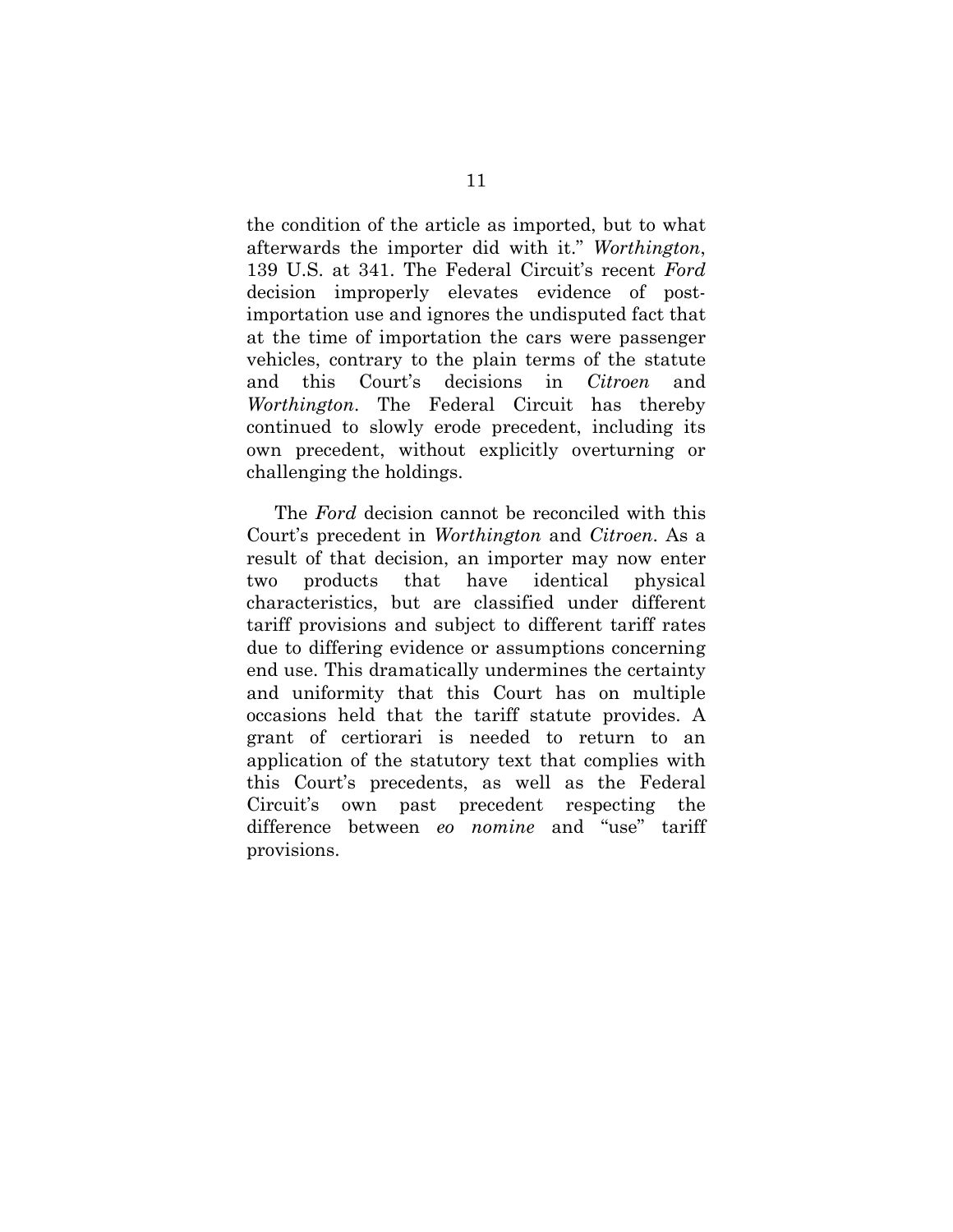## **II. FORD'S PETITION PRESENTS A QUESTION OF EXCEPTIONAL IMPORTANCE TO THE IMPORTING PUBLIC.**

The issue presented here — whether the courts, and by extension CBP—may examine the postimportation use of a product when interpreting and applying an *eo nomine* HTSUS statutory provision is of exceptional importance. It is critical to the integrity of our legal system that statutes are not interpreted and applied so as to give more discretion to federal agencies than was not intended by Congress and has not been sanctioned by this Court. How tariffs are applied has become an increasingly important economic issue with the expansion of global trade and imposition of additional tariffs. For this reason, it is of even greater importance now than when this Court confronted the issue in *Worthington* and *Citroen* that tariffs be applied in a uniform fashion and that business and consumers are afforded certainty.

The Federal Circuit's approach is completely untethered from the statutory rules on how evidence of use is to be presented or weighed when classifying imported articles. Under the HTSUS, the only instance in which CBP may consider the actual use of an article after importation is if the tariff provision is an "actual use" provision – and even there the consideration of use is limited. *See* U.S. Additional Rules of Interpretation (use provisions only look at principal use of class or kind to which imported article belong). Actual use provisions are rare and require importers to file post importation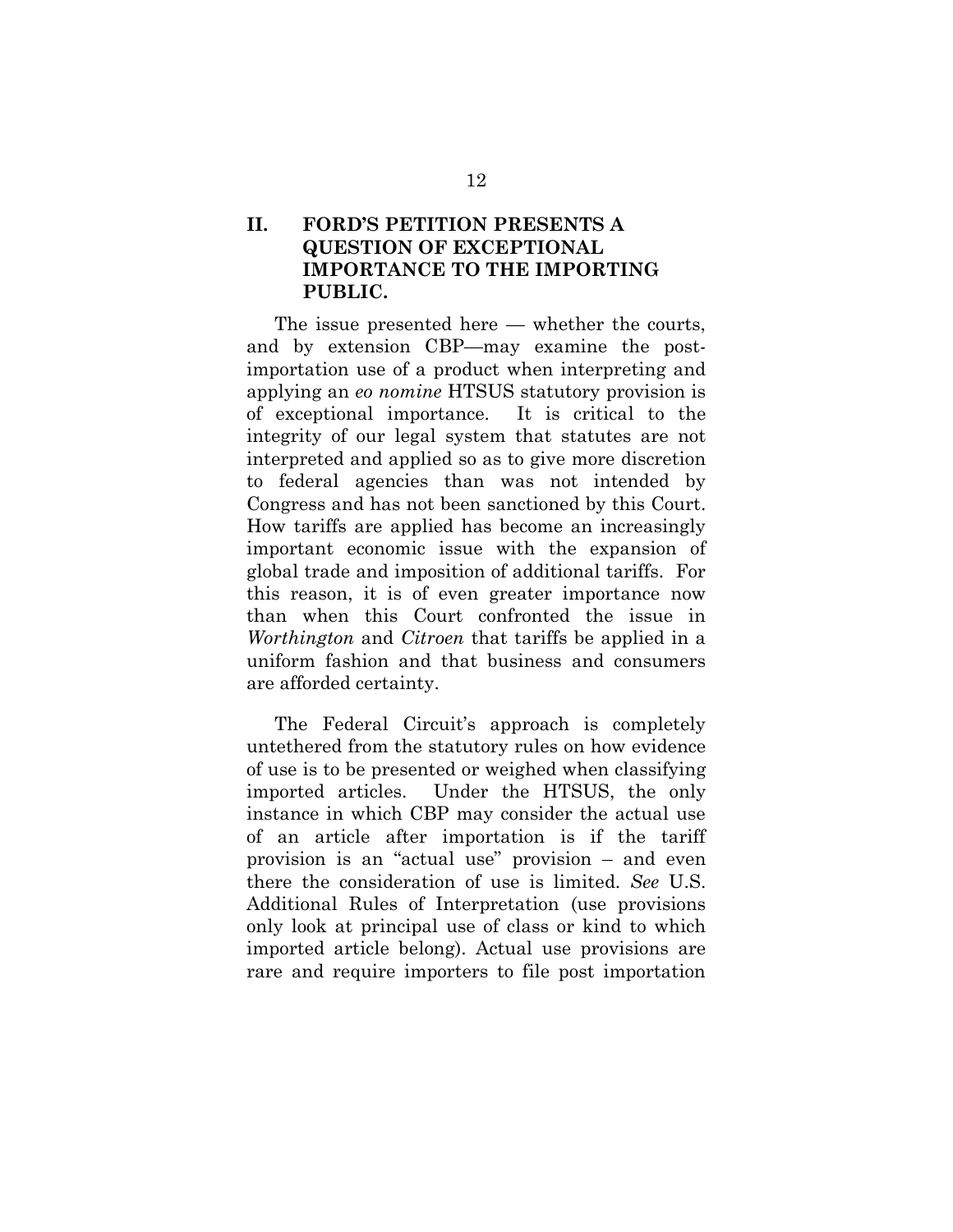certifications of use. 19 C.F.R. §§ 10.131-10.139. *Eo nomine* provisions, in contrast, historically were not subject to a use analysis.

In *Ford*, however, the Federal Circuit gave tremendous weight to post-importation use, and did so without identifying or providing an explanation of the use standard it was applying. This leaves importers and Customs without a clear path for classifying their imports. Also concerning is that importers operating in this uncertain environment and who make an incorrect assessment of the classification of their goods are subject to civil monetary penalties under 19 U.S.C. § 1592 and other potential enforcement actions. This has created a situation in which the importing public does not know when a classification of a given article requires an examination of a specific or actual use.

There are a great many statutory *eo nomine* Headings containing the word "design" where if *Ford* is not overturned "use" may become a consideration in tariff classification. *See Sullivan v. Stroop*, 496 U.S. 478, 484-85 (1990); *see also United Sav. Ass'n v. Timbers of Inwood Forest Assocs.*, 484 U.S. 365, 371 (1988) (statutory interpretation requires that the same or similar terms in a statute be interpreted the same way). The following are examples of such statutory Headings that are potentially affected by the *Ford* decision:

3006.30 Opacifying preparations for X-ray examinations; diagnostic reagents designed to be administered to the patient: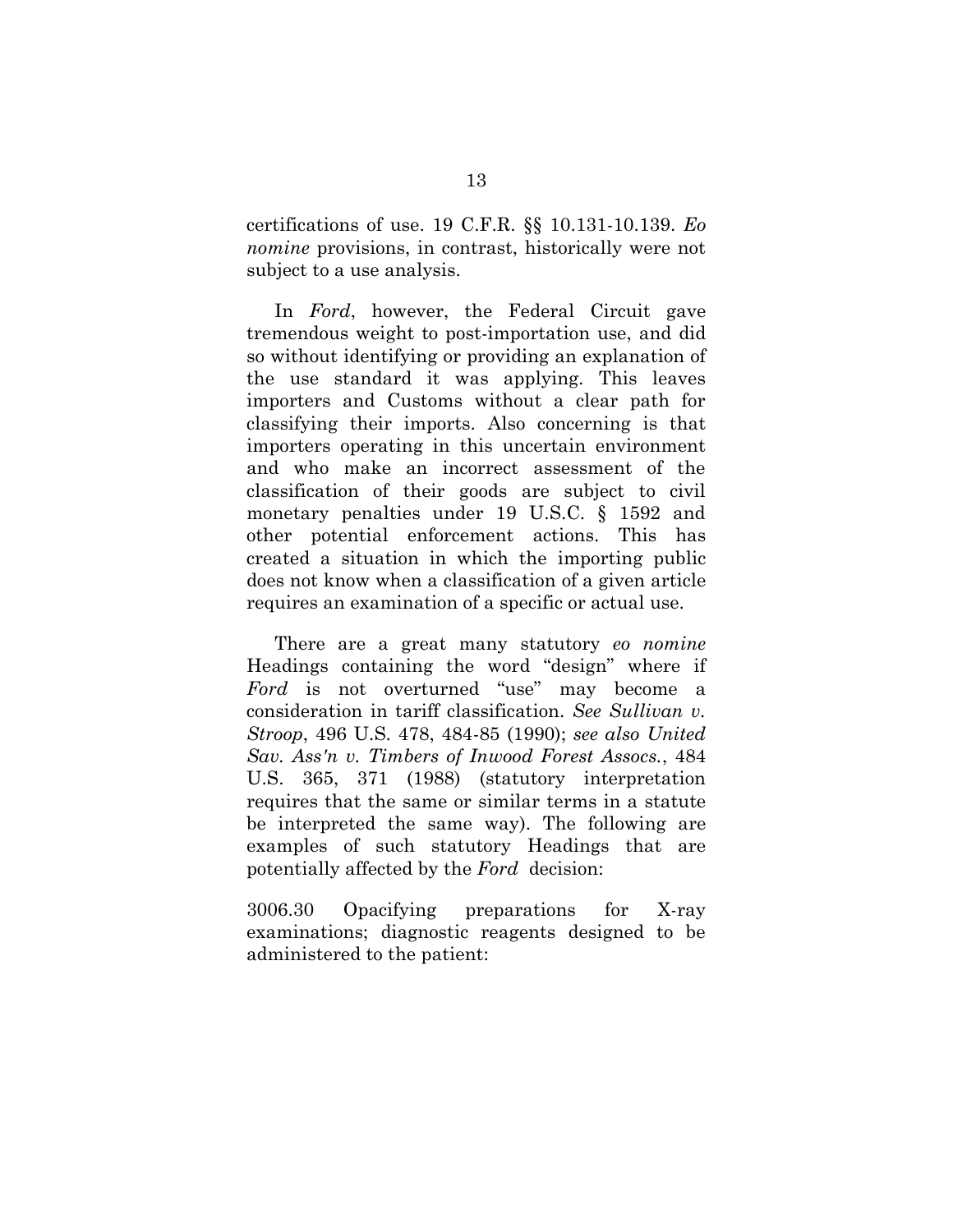• Are the preparations actually administered to the patient?

4012.19.20 [Certain Tires] Designed for tractors provided for in subheading 8701.90.10 or for agricultural or horticultural machinery or implements provided for in chapter 84 or in subheading 8716.80.10

• Are the tires used on agricultural or horticultural machinery?

4202.92.94 Cases designed to protect and transport compact disks (CD's), CD Rom disks, CD players, cassette players, and/or cassettes

• Are the cases actually used to protect and transport compact disks?

4415.20.40 Containers designed for use in the harvesting of fruits and vegetables

• Are the containers used to harvest vegetables?

6108.22.10 Disposable briefs and panties designed for one-time use.

• Are the briefs or panties actually used only one time?

6116.10.08 Other gloves, mittens and mitts, all the foregoing specially designed for use in sports, including ski and snowmobile gloves, mittens and mitts

• Are the gloves used in sports?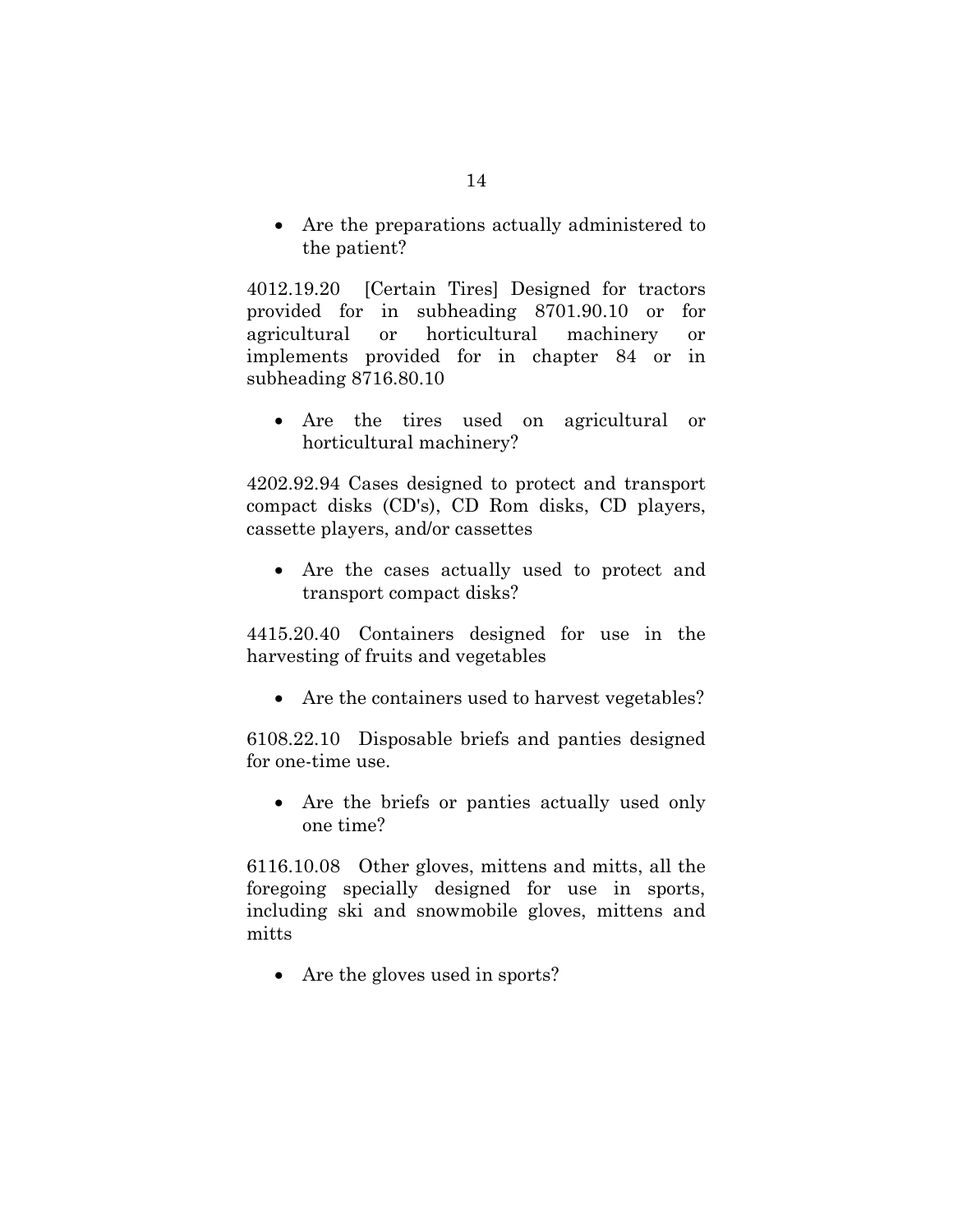6402.91.10 Footwear designed to be worn over, or in lieu of, other footwear as a protection against water, oil, grease or chemicals or cold or inclement weather

• Is the footwear actually worn over or in lieu of other footwear?

7117.19.30 Religious articles of a purely devotional character designed to be worn on apparel or carried on or about or attached to the person

• Are the religious articles actually worn on apparel or carried about on a person?

This non-exhaustive list shows the breadth of HTSUS classifications potentially affected by the Federal Circuit's decision construing an *eo nomine* provision referencing "design" to allow inquiry into the actual us of the item.

If CBP is permitted to examine the postimportation use of articles imported under the *eo nomine* provision to determine how those articles should be classified, then CBP may unilaterally and unexpectedly change the classifications and tariff rates applied to those products–eliminating the uniformity and certainty historically required by the tariff statutes and by this Court. This lack of uniformity and certainty will have a significantly adverse economic impact on the importing community. This Court should grant certiorari to review the far reaching legal and practical effects of the Federal Circuit's decision in this case.